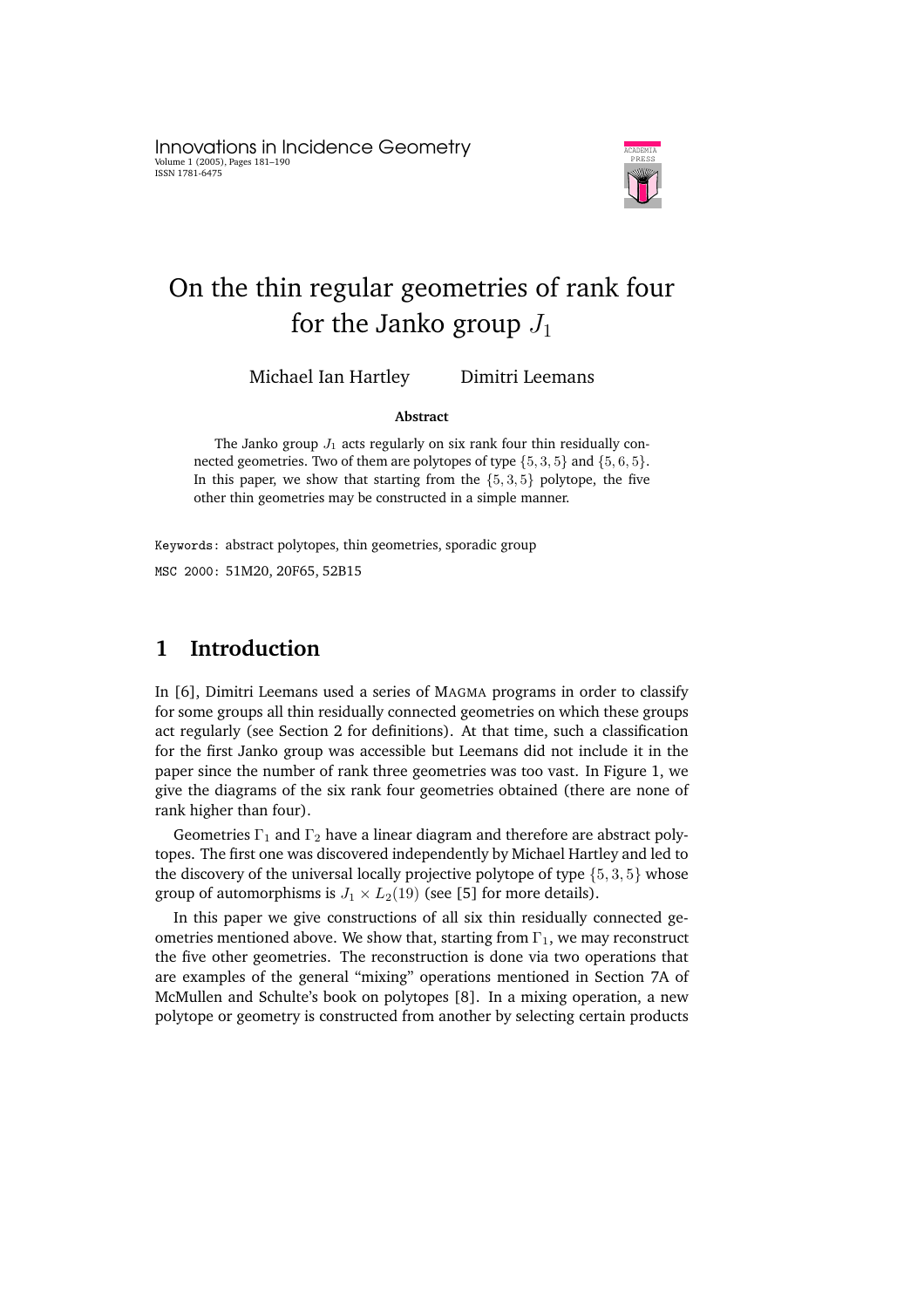of generators of the automorphism group of the original, and taking these as the generators for the new automorphism group. The constructions used here bear only a superficial similarity to any of the specific examples of mixing given by Schulte and McMullen.

As we already mentioned above, the classification of the thin regular geometries of  $J_1$  has been obtained using a computer program. One may think of writing a complete proof of the classification without help of the computer but this is a quite lengthy task which we do not think would attract the reader.

In Section 2, we recall some basic definitions and fix some notation. In Section 3, we give a construction of  $\Gamma_1$  which was used in [5]. In Section 4, we use a construction studied in more details in [4] to construct  $\Gamma_2$  from  $\Gamma_1$ . In Section 5, we show how to obtain  $\Gamma_3$  and  $\Gamma_4$  from  $\Gamma_1$  and in Section 6, we give a way to construct  $\Gamma_5$  from either  $\Gamma_3$  or  $\Gamma_4$ . In Section 7, we use the same construction used in the previous two sections to construct  $\Gamma_6$  from  $\Gamma_2$ . Finally, in Section 8, we give some comments on the two constructions used in this paper.

#### **2 Definitions and notation**

Most of the following ideas arise from [11] (see also [2], chapter 3 or [9]). Let *I* be a finite set. An *incidence structure* over a finite set *I* is a triple  $\Gamma = (X, t, *)$ where X is a set of objects,  $t : X \to I$  is a type function and  $*$  is a symmetric incidence relation on  $X$  such that two objects of the same type are incident if and only if they are equal. A *flag* is a set of pairwise incident elements of Γ and a chamber is a flag of type I. An incidence structure Γ is a *geometry* if every flag is contained in a chamber. Moreover, we say that Γ is *thin* provided that every flag of corank 1 is contained is exactly two chambers.

Let G be a group and  $(G_i)_{i\in I}$  a family of subgroups of G. Define  $\Gamma(G; (G_i)_{i\in I})$ to be the incidence structure over I such that for each  $i \in I$  the set of elements of type *i* is the coset space  $G_i\backslash G$ , and with  $G_ig * G_jh$  if and only if  $G_ig \cap G_jh \neq \emptyset$ . We say that G acts flag-transitively on Γ (or that Γ is *flag-transitive*) provided that  $G$  acts transitively on all chambers of  $\Gamma$ , hence also on all flags of any given type J where J is a subset of I. Moreover, if the action of G on  $\Gamma$  has a trivial kernel, we say that G acts *regularly* on Γ. If G acts flag-transitively on Γ, then every flag of type  $J \subseteq I$  is conjugate to the flag  $F := \{G_j : j \in J\}$ . The *residue* of F is the geometry  $\Gamma_F := \Gamma(G_J; (G_J \cap G_i)_{i \in I \setminus J})$  where  $G_J = \cap_{j \in J} G_j$ . Let  $\Gamma(G; (G_i)_{i \in I})$  be a flag-transitive geometry. We say that  $\Gamma$  is *residually connected* provided that the incidence graph of each residue of rank at least two of  $\Gamma$  is a connected graph. The subgroup  $G_I$  is often denoted by  $B(\Gamma)$ . It is the stabilizer of a maximal flag of Γ. We refer to [2], chapter 3, for the definition of diagram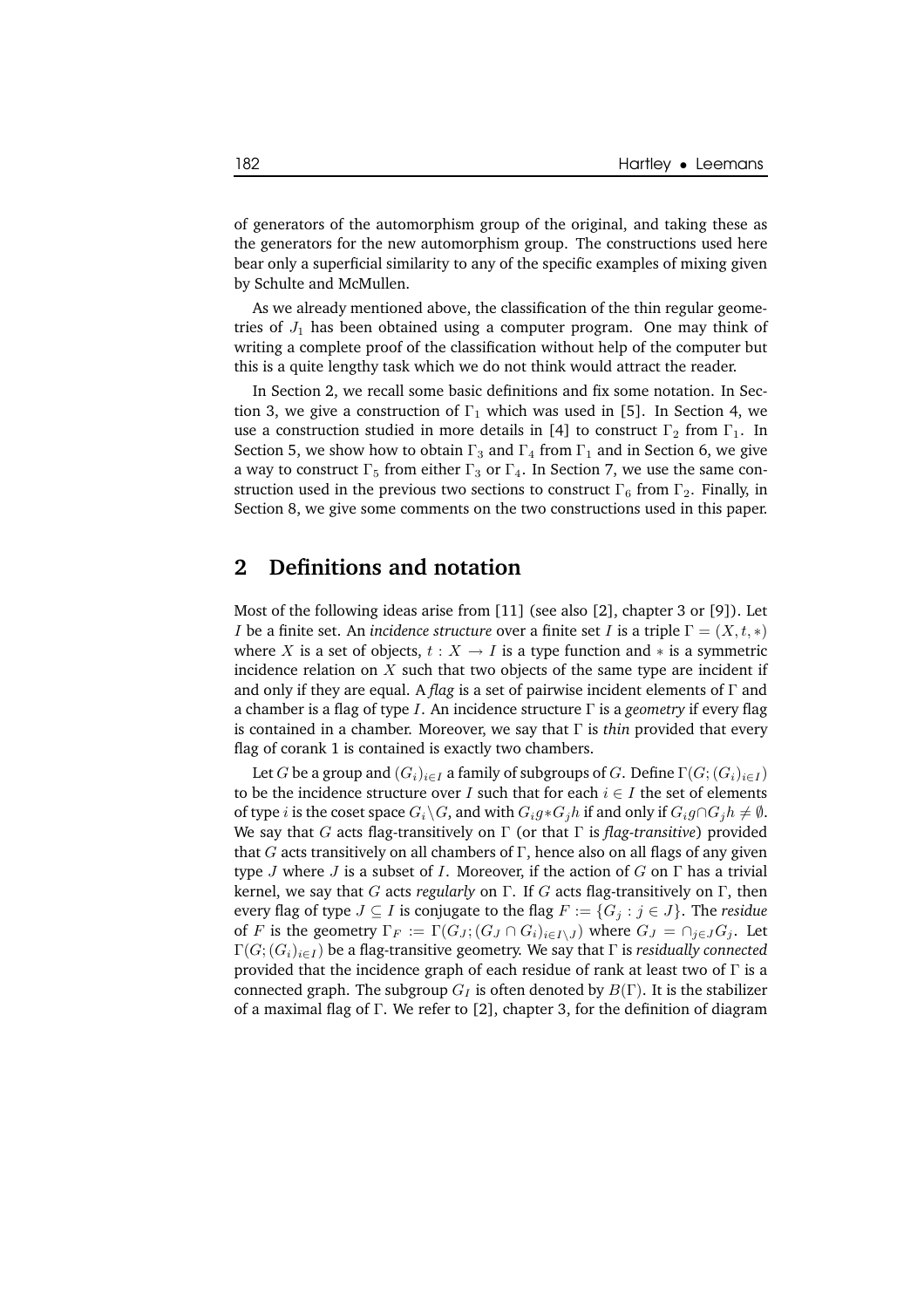of a geometry.

### **3 A construction of** Γ<sup>1</sup>

Let  $G = \langle \sigma_0, \sigma_1, \sigma_2, \sigma_3 \rangle$  where  $\sigma_0$ ,  $\sigma_1$ ,  $\sigma_2$  and  $\sigma_3$  are involutions. Let  $G_i$  $\{\sigma_j \mid j \in \{0, 1, 2, 3\} \setminus \{i\}\}\$  for  $i \in \{0, 1, 2, 3\}$ . Assume  $\Gamma := \Gamma(G; (G_i)_{i \in \{0, 1, 2, 3\}})$ is a thin residually connected geometry on which  $G$  acts regularly. Moreover, suppose that  $\Gamma$  has a linear diagram. Then it is well known that  $\Gamma$  is isomorphic to an abstract regular polytope.

We call the subgroups  $G_i$  the maximal parabolic subgroups of  $\Gamma$ .

Geometry  $\Gamma_1$  may be constructed in the following way. Let  $G = \langle \sigma_0, \sigma_1, \sigma_2, \sigma_3 \rangle$ where  $\sigma_0^2 = \sigma_1^2 = \sigma_2^2 = \sigma_3^2 = (\sigma_0 \sigma_1)^5 = (\sigma_0 \sigma_2)^2 = (\sigma_0 \sigma_3)^2 = (\sigma_1 \sigma_2)^3 =$  $(\sigma_1 \sigma_3)^2 = (\sigma_2 \sigma_3)^5 = (\sigma_0 \sigma_1 \sigma_2)^5 = ((\sigma_3 \sigma_2 \sigma_1)^5 \sigma_0)^3 = 1$ . As mentioned in [5], the group G is isomorphic to  $J_1$ . Let  $G_i = \langle \sigma_j | j \in \{0, 1, 2, 3\} \setminus \{i\} \rangle$  for  $i \in \{0, 1, 2, 3\}$ . Then  $\Gamma_1 \cong \Gamma(G; (G_i)_{i \in \{0, 1, 2, 3\}})$ . Moreover,  $G_0 \cong 2 \times A_5$ ,  $G_1 \cong G_2 \cong C_2 \times D_{10}$  and  $G_3 \cong A_5$ . Finally, by looking at the subgroup lattice of  $J_1$  (see [3] for instance), we may deduce that  $N_G(G_3) = G_3$ . Observe that the polytope corresponding to  $\Gamma_1$  has icosahedral vertex-figures and hemidodecahedral facets.

**Theorem 3.1.** [1] Let G be a group, I a finite set, and  $\mathcal{F} = (G_i)_{i \in I}$  a family of *subgroups of* G*. Assume :*

*(i) for each subset J of I of corank at least* 2,  $G_J = \langle G_{J \cup \{i\}} : i \in I \setminus J \rangle$ , and

*(ii) the connected components of the diagram of*  $\Gamma = \Gamma(G, (G_i)_{i \in I})$  *are strings.* 

*Then*

- *(1)* G *is flag-transitive on* Γ*;*
- *(2)* Γ *is residually connected.*

**Theorem 3.2.** Γ<sup>1</sup> *is a thin residually connected geometry on which the Janko group* J<sup>1</sup> *acts regularly.*

*Proof.* Straightforward by Theorem 3.1.

 $\Box$ 

## **4 Constructing**  $\Gamma_2$  **from**  $\Gamma_1$

We now apply a construction which is described with more details in [4].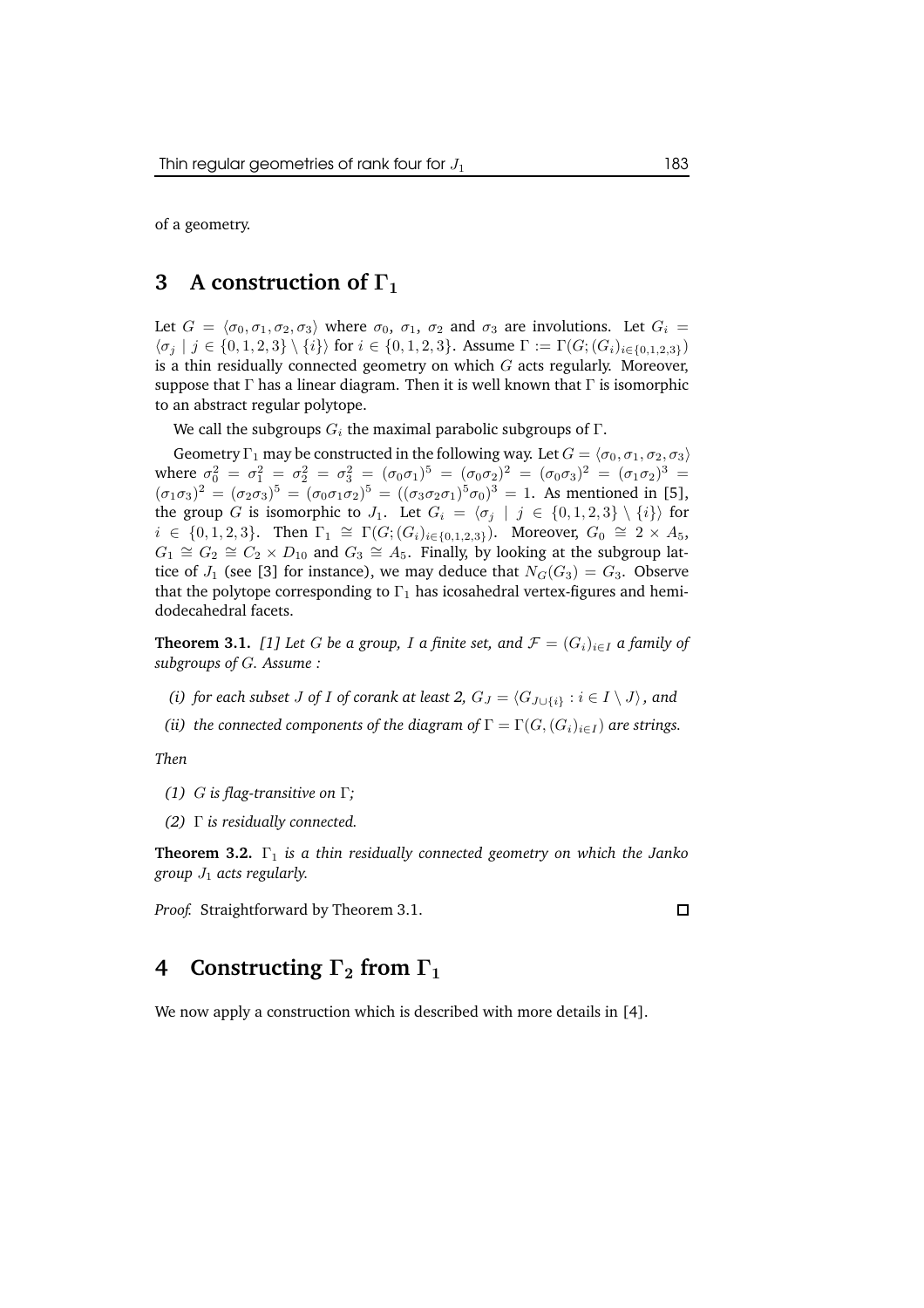In  $G_0$ , there is a non-trivial center of order 2. It is the group  $\{1,(\sigma_1\sigma_2\sigma_3)^5\}$ . Let  $\omega = (\sigma_1 \sigma_2 \sigma_3)^5$ . Let  $\tau_i = \sigma_i$  for  $i = 0, 2$  or 3 and  $\tau_1 = \omega \sigma_1$ . Clearly,  $\tau_1$  is an involution.

Let  $H = \langle \tau_0, \tau_1, \tau_2, \tau_3 \rangle$  and  $H_i = \langle \tau_i | j \in \{0, 1, 2, 3\} \setminus \{i\} \rangle$  for  $i \in \{0, 1, 2, 3\}.$ 

**Lemma** 4.1.  $H = G$ .

*Proof.* Let us first show that  $\sigma_1 \in \langle \omega \sigma_1, \sigma_2 \rangle$ . Indeed, since  $(\sigma_1 \sigma_2)^3 = 1$  we have  $\sigma_1 = \sigma_2 \sigma_1 \sigma_2 \sigma_1 \sigma_2$ . Moreover  $\omega \in Z(\langle \sigma_1, \sigma_2, \sigma_3 \rangle)$  and  $\omega^2 = 1$  implies that  $\sigma_1 = \omega^2 \sigma_2 \sigma_1 \sigma_2 \sigma_1 \sigma_2 = \sigma_2(\omega \sigma_1) \sigma_2(\omega \sigma_1) \sigma_2 \in \langle \omega \sigma_1, \sigma_2 \rangle$ . Thus we have  $H \geq G$ . On the other hand, we have  $\omega \in \langle \sigma_1, \sigma_2, \sigma_3 \rangle$  and therefore  $H \leq G$ .

**Theorem 4.2.**  $\Gamma_2 = \Gamma(H; (H_i)_{i \in \{0,1,2,3\}})$  *is a thin residually connected geometry on which*  $J_1$  *acts regularly.* 

*Proof.* One may easily check that  $\omega \sigma_1 \sigma_i$  has order 5 (resp. 6, 2) for  $i = 0$  (resp. 2, 3).

It is obvious that  $H_1 = G_1$ . Since  $\sigma_1 \in \langle \omega \sigma_1, \sigma_2 \rangle$ , we have that  $H_3 > G_3$ . Therefore,  $H_3 \cong L_2(11)$  or  $J_1$ . The latter is not possible since  $\sigma_3 \notin H_3$ . With the same reasoning, we get  $H_0 = G_0$ .

The subgroup  $H_2 = \langle \sigma_0, \omega \sigma_1, \sigma_3 \rangle$  contains  $\langle \sigma_0 \sigma_3, \omega \sigma_1 \rangle$  which is a dihedral group of order 20. Since  $\sigma_3 = (\sigma_0 \sigma_3 \omega \sigma_1)^5$ , we have  $H_2 \cong C_2 \times D_{10}$ .

Combining these results with Lemma 4.1, we know the full sublattice of  $\Gamma_2$ . By Theorem 3.1, H is flag-transitive on  $\Gamma_2$ . Moreover  $\Gamma_2$  is residually connected and thin. Since  $B(\Gamma_2) = \bigcap_{i \in \{0,1,2,3\}} H_i = 1$ , we have that H acts regularly on  $\Gamma_2$ .  $\Gamma_2$ .

The diagram of  $\Gamma_2$  is obviously the one depicted in Figure 1.

## **5 Constructing**  $\Gamma_3$  **and**  $\Gamma_4$  **from**  $\Gamma_1$

As in the previous section, let  $G = \langle \sigma_0, \sigma_1, \sigma_2, \sigma_3 \rangle$  where  $\sigma_0$ ,  $\sigma_1$ ,  $\sigma_2$  and  $\sigma_3$  are involutions. Let  $G_i = \{ \sigma_j \mid j \in \{0, 1, 2, 3\} \setminus \{i\} \}$  for  $i \in \{0, 1, 2, 3\}.$ 

The subgroup  $G_2$  has a non-trivial center of order 2. It is the group  $\{1,(\sigma_0\sigma_1\sigma_3)^5\}$ . Let  $\omega = (\sigma_0 \sigma_1 \sigma_3)^5$ . Since  $\sigma_0$  and  $\sigma_1$  commute with  $\sigma_3$ , we have  $\omega = (\sigma_0 \sigma_1)^5 \sigma_3^5 =$  $\sigma_3$ . We set  $\tau_i = \sigma_i$  for  $i = 0, 1$  or 2 and  $\tau_3 = \sigma_2^{\sigma_3}$ .

Let  $H = \langle \tau_0, \tau_1, \tau_2, \tau_3 \rangle$  and  $H_i = \langle \tau_i | j \in \{0, 1, 2, 3\} \setminus \{i\} \rangle$  for  $i \in \{0, 1, 2, 3\}.$ 

**Lemma** 5.1.  $H = G$ .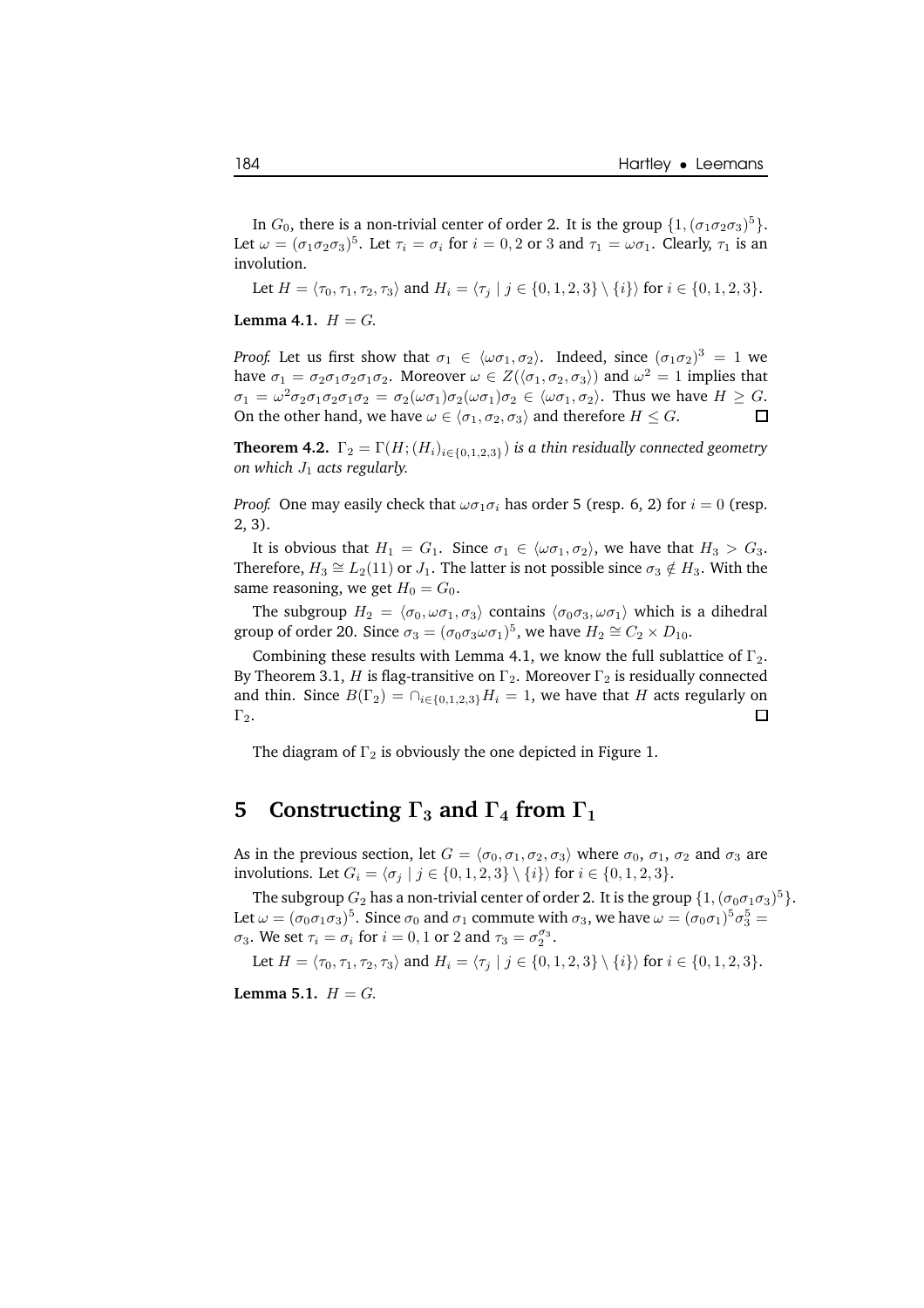*Proof.* Since  $H = \langle \sigma_0, \sigma_1, \sigma_2, \sigma_2^{\sigma_3} \rangle$  and  $\sigma_3 \in G$  we have  $H \leq G$ . On the other hand, since  $(\sigma_2 \sigma_3)^5 = 1$  we have  $\sigma_2 \sigma_3 \sigma_2 \sigma_3 \sigma_2 = \sigma_3 \sigma_2 \sigma_3 \sigma_2 \sigma_3$ . Therefore,  $\sigma_2 \sigma_3 \sigma_2 = \sigma_2^{\sigma_3} \sigma_2 \sigma_2^{\sigma_3}$ . Hence  $\sigma_2 \sigma_3 \sigma_2 \in H$  and  $\sigma_3 \in H$ . □

**Theorem 5.2.**  $\Gamma_3 = \Gamma(H; (H_i)_{i \in \{0,1,2,3\}})$  *is a thin residually connected geometry on which*  $J_1$  *acts regularly.* 

The proof of this theorem is very similar to the one of Theorem 4.2. Therefore, we leave it as an exercise for the interested reader.

The diagram of  $\Gamma_3$  is obviously the one depicted in Figure 1.

Observe that this construction gives the same geometry we would get by applying the doubling construction described in corollary 4.1 of [7] (see also [10]) to geometry  $\Gamma_1$ .

Instead of looking at the center of  $G_2$ , we may look at the center of  $G_1$  which is also non-trivial. Indeed,  $Z(G_1) = \{1, (\sigma_0 \sigma_2 \sigma_3)^5\}$ . Let  $\mu = (\sigma_0 \sigma_2 \sigma_3)^5$ . As in the previous case, we have  $\mu = \sigma_0^5 (\sigma_2 \sigma_3)^5 = \sigma_0$ .

We set  $\nu_i = \sigma_i$  for  $i = 1, 2$  or 3 and  $\nu_0 = \sigma_1^{\sigma_0}$ .

Let  $H' = \langle \nu_0, \nu_1, \nu_2, \nu_3 \rangle$  and  $H'_i = \langle \nu_j | j \in \{0, 1, 2, 3\} \setminus \{i\} \rangle$  for  $i \in \{0, 1, 2, 3\}.$ 

We have similar results as the two previous theorems.

**Lemma 5.3.**  $H' = G$ .

*Proof.* Similar to that of Lemma 5.1

 $\Box$ 

 $\textbf{Theorem 5.4.}$   $\Gamma_4 = \Gamma(H'; (H'_i)_{i \in \{0,1,2,3\}})$  is a thin residually connected geometry *on which* J<sup>1</sup> *acts regularly.*

We leave the proof of this theorem as an easy exercise to the reader since it is pretty similar to the proof of Theorem 4.2.

The diagram of  $\Gamma_4$  is obviously the one depicted in Figure 2.

Observe that, again, this construction gives the same geometry we would get by applying the doubling construction described in corollary 4.1 of [7] (see also [10]) to geometry  $\Gamma_1$ .

## **6 Construction**  $\Gamma_5$  **from either**  $\Gamma_3$  **or**  $\Gamma_4$

We may reapply the same construction to  $\Gamma_3$  or  $\Gamma_4$  in the following way.

We start from  $\Gamma_3$  and  $H = \langle \tau_0, \tau_1, \tau_2, \tau_3 \rangle$ . The center of  $H_1 = G_1$  is still non-trivial. Indeed,  $Z(H_1) = \{1, \mu\}.$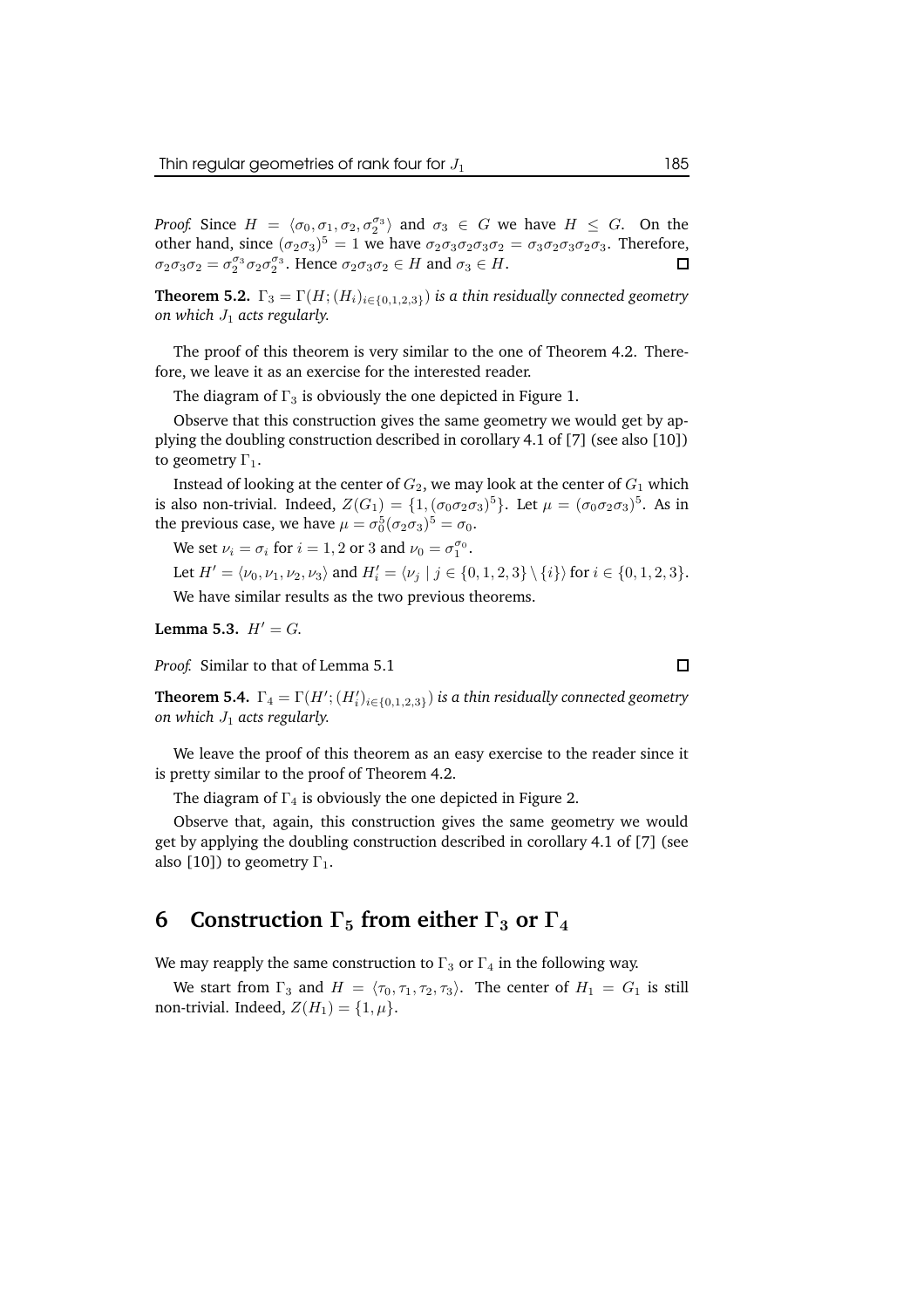We set  $\eta_i = \tau_i$  for  $i = 1, 2$  or 3 and  $\eta_0 = \tau_1^{\mu}$ .

If we start from  $\Gamma_4$  and  $H' = \langle \nu_0, \nu_1, \nu_2, \nu_3 \rangle$ , the center of  $H'_2 = G_2$  is also still non-trivial. Indeed,  $Z(H_2') = \{1, \omega\}$ . One may easily check that  $\eta_i = \nu_i$  for  $i = 0, 1$  or 2 and  $\eta_3 = \nu_2^{\omega}$ .

Let  $H'' = \langle \eta_0, \eta_1, \eta_2, \eta_3 \rangle$  and  $H''_i = \langle \eta_j | j \in \{0, 1, 2, 3\} \setminus \{i\} \rangle$  for  $i \in \{0, 1, 2, 3\}$ .

Again, we have similar results as the previous theorems and we leave their proofs as exercises to the interested reader.

**Lemma** 6.1.  $H'' = G$ .

**Theorem 6.2.**  $\Gamma_5 = \Gamma(H''; (H''_i)_{i \in \{0,1,2,3\}})$  *is a thin residually connected geometry on which*  $J_1$  *acts regularly.* 

The diagram of  $\Gamma_5$  is obviously the one depicted in Figure 2.

Observe that, again, this construction gives the same geometry we would get by applying the doubling construction described in corollary 4.1 of [7] (see also [10]) to geometry  $\Gamma_3$  or geometry  $\Gamma_4$ .

#### **7 Constructing**  $\Gamma_6$  **from**  $\Gamma_2$

We start with H,  $H_i$  and  $\tau_i$  ( $i \in \{0, 1, 2, 3\}$ ),  $\omega$  defined as in Section 4. We recall that  $H_0 \cong 2 \times A_5$ ,  $H_1 \cong H_2 \cong C_2 \times D_{10}$  and  $H_3 \cong L_2(11)$ .

As in Sections 5 and 6, we may look at the centers of  $H_1$  and  $H_2$ . The center of  $H_1$  is  $\{1,(\sigma_0\sigma_2\sigma_3)^5\}$  and we set  $\mu=(\sigma_0\sigma_2\sigma_3)^5$  as in Section 5.

We set  $\nu_i = \tau_i$  for  $i = 1, 2$  or 3 and  $\nu_0 = \tau_1^{\mu}$ .

Let  $H' = \langle \nu_0, \nu_1, \nu_2, \nu_3 \rangle$  and  $H'_i = \langle \nu_j | j \in \{0, 1, 2, 3\} \setminus \{i\} \rangle$  for  $i \in \{0, 1, 2, 3\}.$ 

We have similar results as the two previous theorems. We leave the proofs as exercises to the interested reader.

#### **Lemma** 7.1.  $H' = G$ .

 $\textbf{Theorem 7.2.}$   $\Gamma_6 = \Gamma(H'; (H'_i)_{i \in \{0,1,2,3\}})$  is a thin residually connected geometry *on which*  $J_1$  *acts regularly.* 

The diagram of  $\Gamma_6$  is obviously the one depicted in Figure 2.

Observe that, again, this construction gives the same geometry we would get by applying the doubling construction described in corollary 4.1 of [7] (see also [10]) to geometry  $\Gamma_2$ .

Observe finally that we cannot apply this construction to the dual of  $\Gamma_2$  as we did in Section 5 to obtain  $\Gamma_4$  from  $\Gamma_1$  in a similar way that we got  $\Gamma_3$  from  $\Gamma_1$ .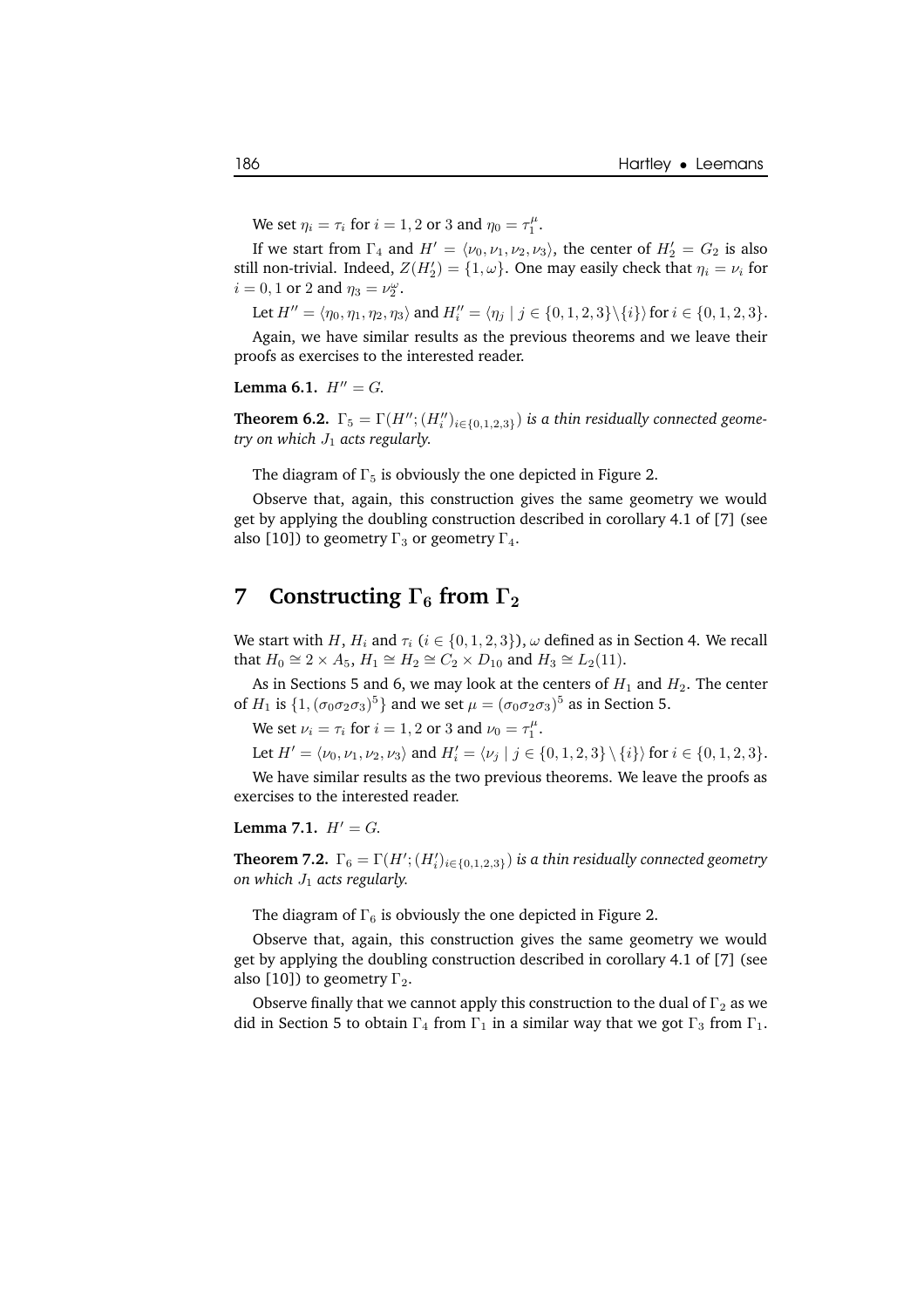This is due to the fact that the geometry we would obtain is not thin anymore. One easy way to check that the construction cannot be applied in this case is to look at the thin geometries of  $2 \times A_5$  available in [6] and see that there is no rank three geometry with a diagram having three edges labelled respectively with 5, 6 and 6.

#### **8 Final comments**

Let G be a group generated by four involutions  $\sigma_0$ ,  $\sigma_1$ ,  $\sigma_2$  and  $\sigma_3$ , and let  $G_i$  =  $\langle \sigma_j | j \in \{0, 1, 2, 3\} \setminus \{i\} \rangle.$ 

The two constructions used in this paper are based on the following ideas. If for some  $i \in \{0, 1, 2, 3\}$ , the subgroup  $G_i$  has a non-trivial center, take  $\omega \neq 1$ in that center. Then use  $\omega$  to modify one of the generating involutions  $\sigma_j$  by either replacing it by  $\omega \sigma_j$  or  $\sigma_k^{\omega}$  where  $k \in \{0, 1, 2, 3\}$  and  $k \neq j$ . One may check that the only thin regular geometries we get when starting with  $G, G_i$  and  $\sigma_i$  $(i \in \{0, 1, 2, 3\})$  as in Section 3, are those mentioned in this paper. Most of the time, what goes wrong is that either the group generated by the transformed involutions is a proper subgroup of  $G$  and therefore, we do not obtain geometries for the group we started with or that some  $G_i$  becomes the full group  $G$ . Sometimes, however, we do get geometries but they are not thin anymore. Such an example is obtained, for instance, by taking the  $\sigma_i$ 's as in Section 3 and applying the following construction : take  $1 \neq \omega \in \langle \sigma_1, \sigma_2, \sigma_3 \rangle$  and  $\sigma_0, \sigma_1, \sigma_2, \omega \sigma_3$ as generating involutions.

### **9 Acknowledgements**

The authors gratefully acknowledge financial support from the Belgian National Fund for Scientific Research with this project. We also would like to thank Bernhard Mühlherr for his helpful comments on a draft of this paper.

#### **References**

- [1] **M. Aschbacher**, Flag structures on Tits geometries. *Geom. Dedicata* **14** (1983), 21–31.
- [2] **F. Buekenhout** (editor), *Handbook of Incidence Geometry. Buildings and Foundations*, Elsevier, Amsterdam, 1995.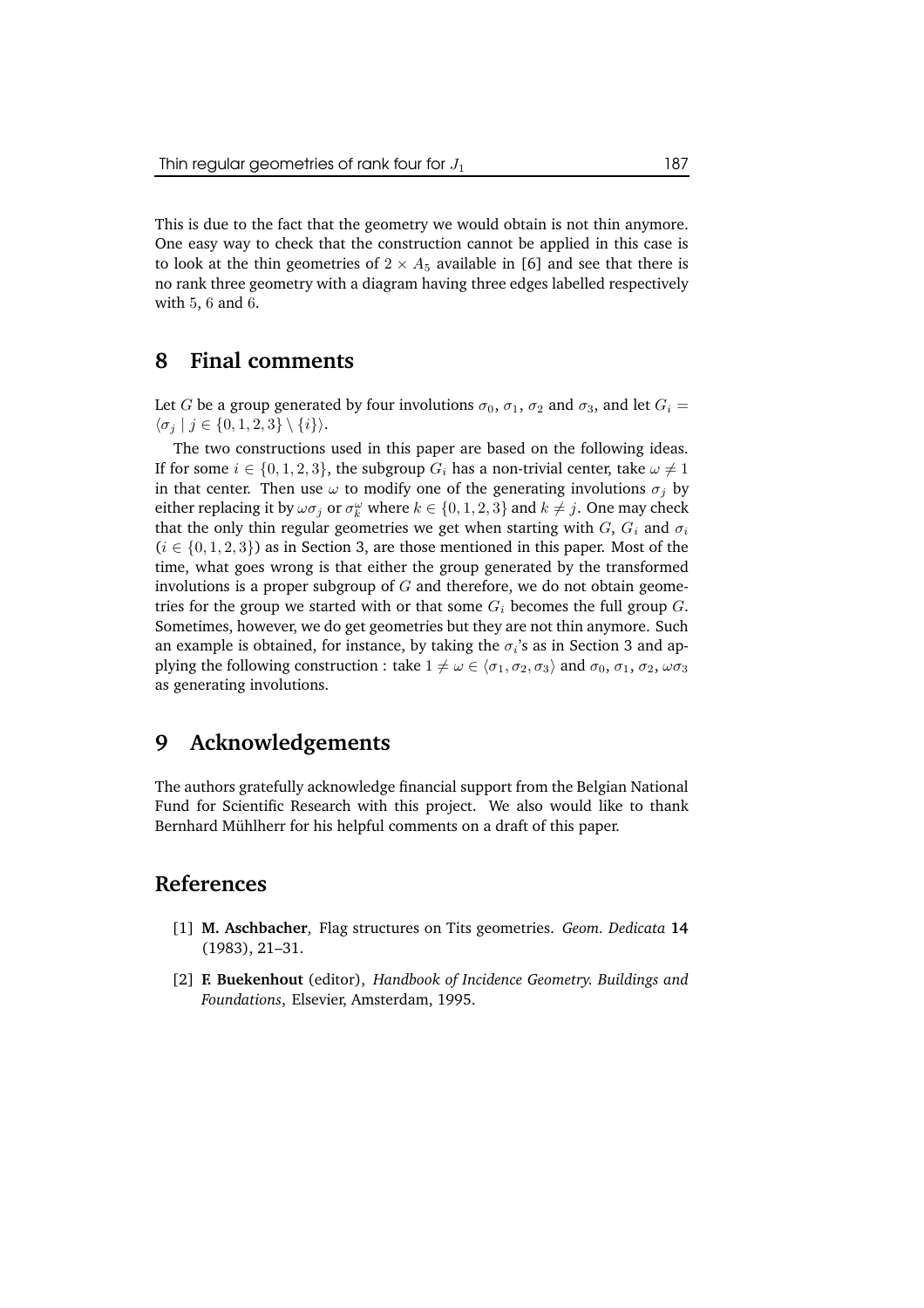- [3] **H. Gottschalk** and **D. Leemans**, The residually weakly primitive geometries of the Janko group J1, in: *Groups and Geometries*, eds. A. Pasini et al., Birkhäuser (1998), 65-79.
- [4] **M. I. Hartley** and **D. Leemans**, A new Petrie-like construction for abstract polytopes, Preprint.
- [5] \_\_\_\_\_\_\_, Quotients of a universal locally projective polytope of type {5,3,5}, *Math. Z.* **247** (2004), 663–674.
- [6] **D. Leemans**, An atlas of regular thin geometries for small groups. *Math. Comput.* **68** (1999), 1631–1647.
- [7] **C. Lefevre-P ` ercsy**, **N. Percsy** and **D. Leemans**, New geometries for finite groups and polytopes, *Bull. Belg. Math. Soc. Simon Stevin* **7** (2000), 583– 610.
- [8] **P. McMullen** and **E. Schulte**, *Abstract Regular Polytopes*, Cambridge University Press, 2002.
- [9] **A. Pasini**, *Diagram Geometries*, Oxford University Press, 1994.
- [10] , A quarry of geometries, *Rend. Sem. Mat. Fis. Milano* **65** (1995), 179–247.
- [11] **J. Tits**, G´eom´etries poly´edriques et groupes simples, *Atti 2a Riunione Groupem. Math. Express. Lat. Firenze* (1962), 66–88.

#### Michael Ian Hartley

UNIVERSITY OF NOTTINGHAM (MALAYSIA CAMPUS), 2 JALAN CONLAY, KUALA LUMPUR, 50450, MALAYSIA *e-mail*: Michael.Hartley@nottingham.edu.my *website*: http://mike40033.tripod.com/

#### Dimitri Leemans

UNIVERSITÉ LIBRE DE BRUXELLES, DÉPARTEMENT DE MATHÉMATIQUES, C.P.216 – GÉOMÉTRIE, BOULE-VARD DU TRIOMPHE, B-1050 BRUXELLES *e-mail*: dleemans@ulb.ac.be *website*: http://cso.ulb.ac.be/~dleemans/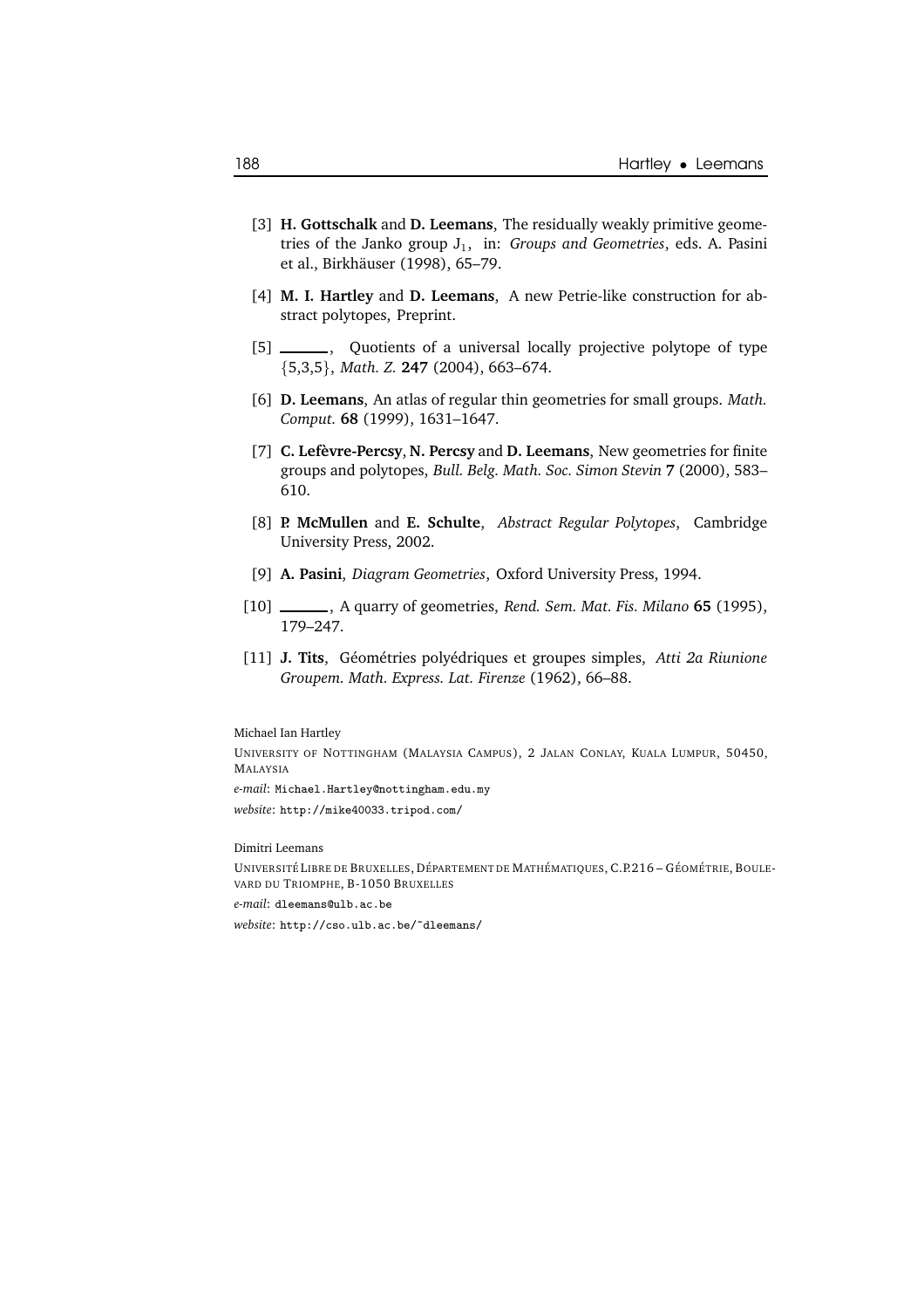

Figure 1: The rank four thin regular residually connected geometries of  $J_1$  (I)